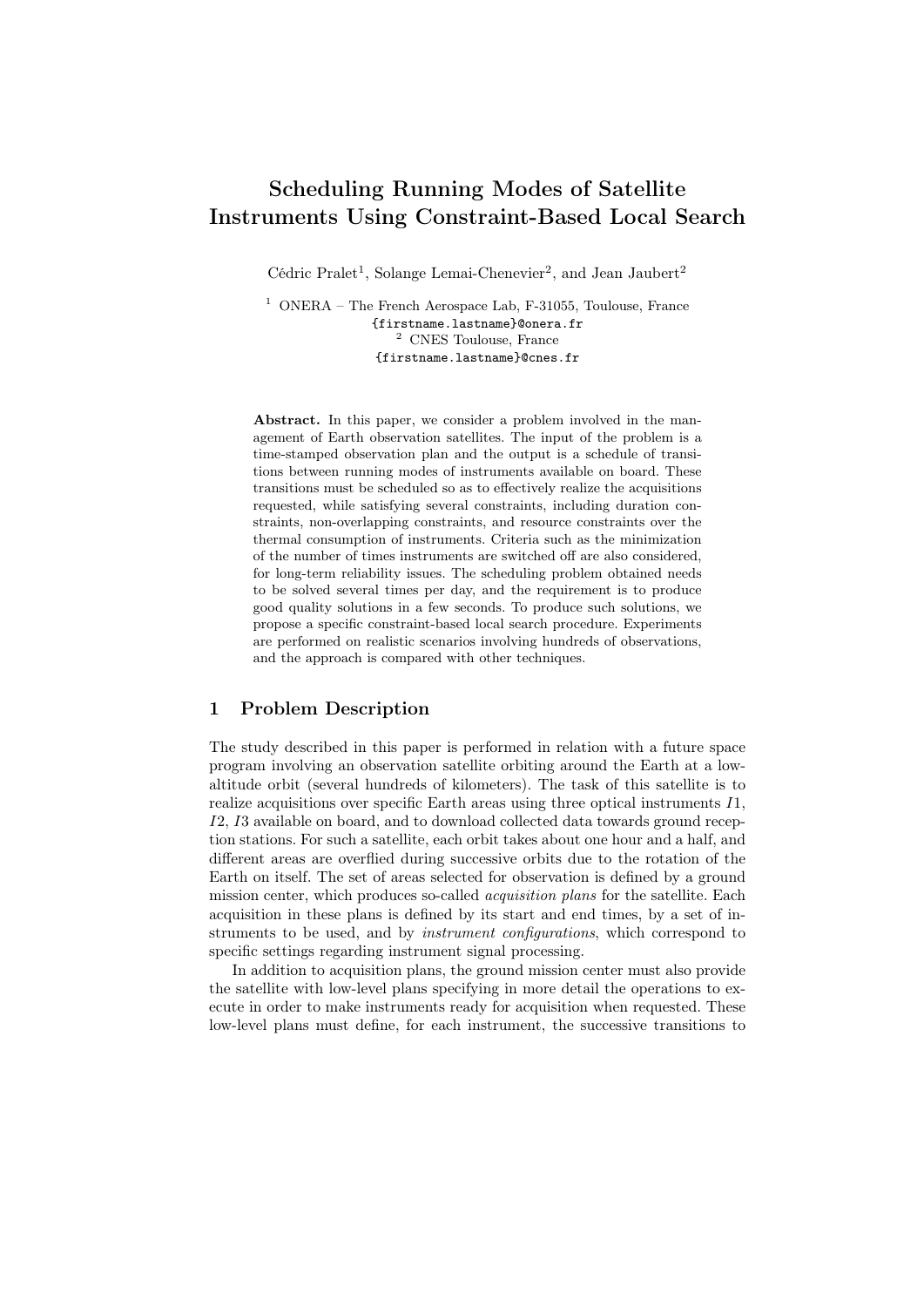make between several possible running modes: the  $(O)f$  mode, the  $(S)$ tandby mode, the (H)eat mode, and the (A)cquisition mode. The possible transitions between these modes are described in Fig. 1a. To effectively realize an acquisition a over time interval  $[t_1, t_2]$ , each instrument required for a must be in the acquisition mode over  $[t_1, t_2]$ . For this, low-level plans must specify when instruments must perform a transition from the off mode to the standby mode, when the right instrument configuration must be loaded, when a transition to the heat mode must be performed to warm up the instrument, and when a transition to the acquisition mode must be triggered to have the instrument ready at  $t_1$ . Between two acquisitions, the instrument may come back to the heat, standby, or off mode depending on the time and resources available. Each transition will then result in a sequence of even more basic commands executed on board.

In this paper, we consider this problem of scheduling on the ground the transitions between instrument modes, from a time-stamped acquisition plan given as an input. In this problem, several kinds of constraints must be taken into account, including (1) duration constraints, enforcing a minimum duration spent in each mode and a fixed duration for each mode transition;  $(2)$  non-overlapping constraints over transitions; more precisely, transitions over instruments I1 and I2 cannot overlap except when they correspond to the same transition; the reason for this is that instruments I1 and I2 are managed on board by the same monitor, which is able to send a common sequence of basic commands to both I1 and I2, but not two distinct command sequences in parallel; similarly, for instrument monitoring reasons, it is not possible to perform a transition be-



Fig. 1. (a) Mode automaton associated with each instrument; chgConf stands for a change of the configuration of the instrument; (b) example of a schedule defining mode transitions for instruments I1, I2, I3, given an acquisition plan involving 6 acquisitions  $a_1$  to  $a_6$  over 2 orbits; transitions correspond to empty rectangles between modes; transitions between the same two modes correspond to changes in instrument configuration; an acquisition such as  $a_1$  uses all instruments, while  $a_4$  uses only I2.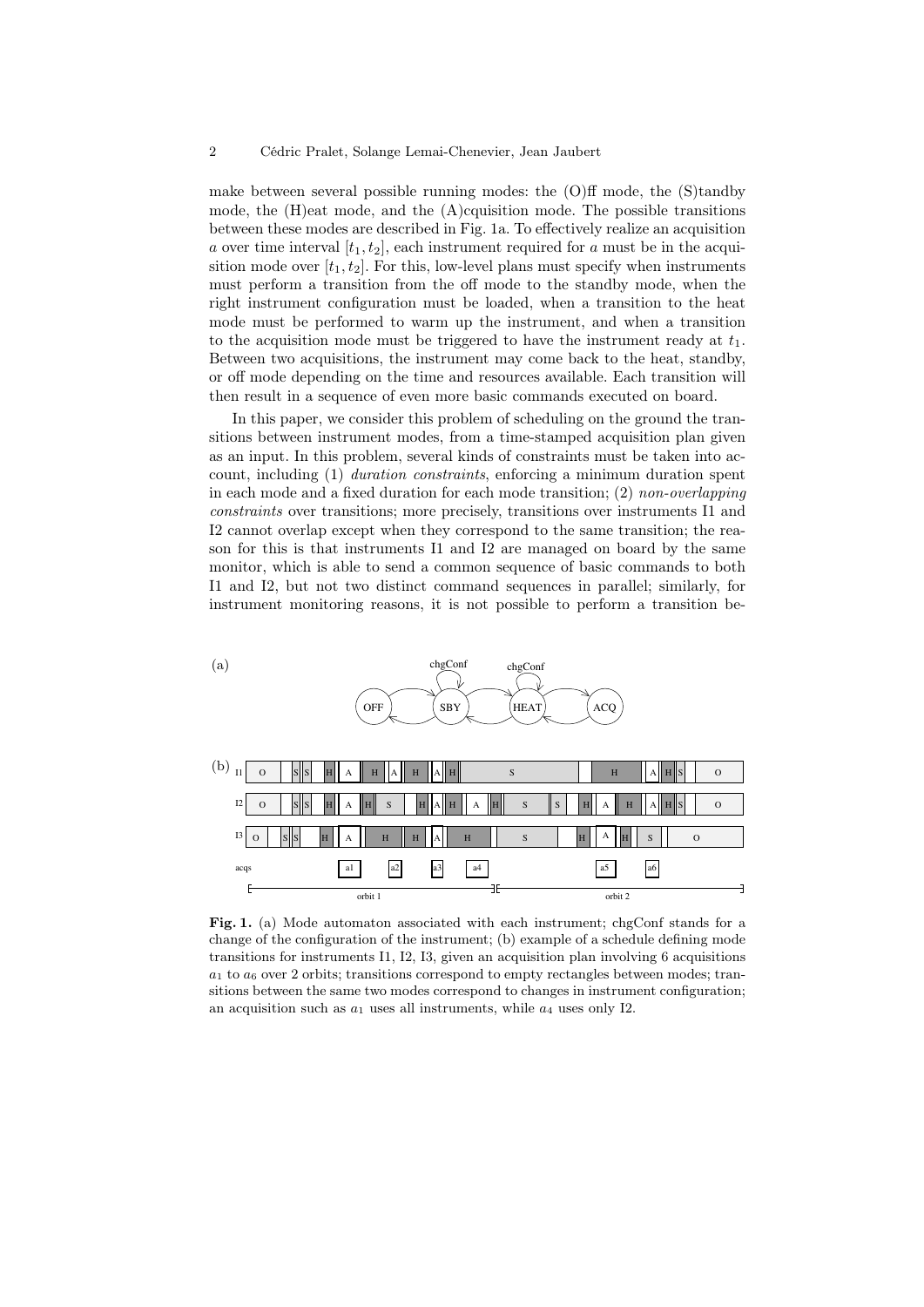tween off and standby over I3 in parallel to a transition between off and standby over I1 or I2; moreover, no transition must be performed during acquisitions to avoid disturbances; (3) resource constraints, imposing that the total thermal consumption induced by the activities performed on each instrument over each orbit cannot exceed a maximum limit. In terms of optimization criterion, the main objective is to limit the number of times instruments are switched off, for long-term reliability issues. For a given number of times instruments are switched off, a secondary objective is to minimize the total thermal consumption of the instruments (better resource usage). In the end, the goal is to produce schedules such as the one provided in Fig. 1b.

This mode transition scheduling activity is the last step of the complete mission programming process which may be done several times a day, depending on the station opportunities to upload a new plan to the satellite. It is required to be solved in less than a few seconds. Constraint Programming (CP) comes into play because the realization of consistent mode transition schedules becomes more and more challenging for space engineers, due to the increasing complexity of satellites. One expected benefit in using CP is a better exploration of the search space, at least better than with hard-coded decision rules. Another advantage is that in first design phases as the one we are in, the declarative nature of CP is more flexible in case of changes in the satellite specifications, and it allows to easily assess the impact of new design choices.

The paper is organized as follows. We first give a formal model of the problem (Sect. 2). We then present a specific constraint-based local search encoding (Sect. 3) and a dedicated local search procedure (Sect. 4). Finally, we describe experiments on realistic scenarios involving hundreds of acquisitions (Sect. 5).

# 2 Problem Modeling

Data The set of possible running modes of the instruments is  $\mathcal{M} = \{O, S, H, A\}$ :  $O$  for Off,  $S$  for Standby,  $H$  for Heat,  $A$  for Acquisition. The set of possible transitions between these modes is  $\mathcal{T} = \{OS, SO, SH, HS, HA, AH, SS, HH\}.$ In this set,  $mm'$  stands for a transition from mode m to mode  $m'$ , transitions mm being associated with instrument configuration loading. We also define as  $S = \mathcal{M} \cup \mathcal{T}$  the set of possible states of each instrument at each time. We then introduce several input data:

- a set of contiguous orbits  $\mathcal{O}$ ; each orbit  $o \in \mathcal{O}$  has a start time  $\text{TsOrb}_o$  and an end time  $TeOrb<sub>o</sub>$ ; the planning horizon considered is [Ts, Te] with Ts the start time of the first orbit and Te the end time of the last orbit;
- a set of instruments *I*; for each instrument *i* ∈ *I* and each mode  $m \in M$ ,  $\text{DuMin}_{i,m}$  denotes a minimum duration for i in mode m, and for each transition of type  $t \in \mathcal{T}$ ,  $\mathbf{D} \mathbf{u}_{i,t}$  denotes the fixed duration of transition t for instrument i; a thermal consumption rate  $\text{ThRate}_{i,s}$  is associated with each state  $s \in \mathcal{S}$  of instrument *i*; last, **ThMax**<sub>*i*</sub> denotes a maximal thermal consumption allowed for instrument i over each orbit;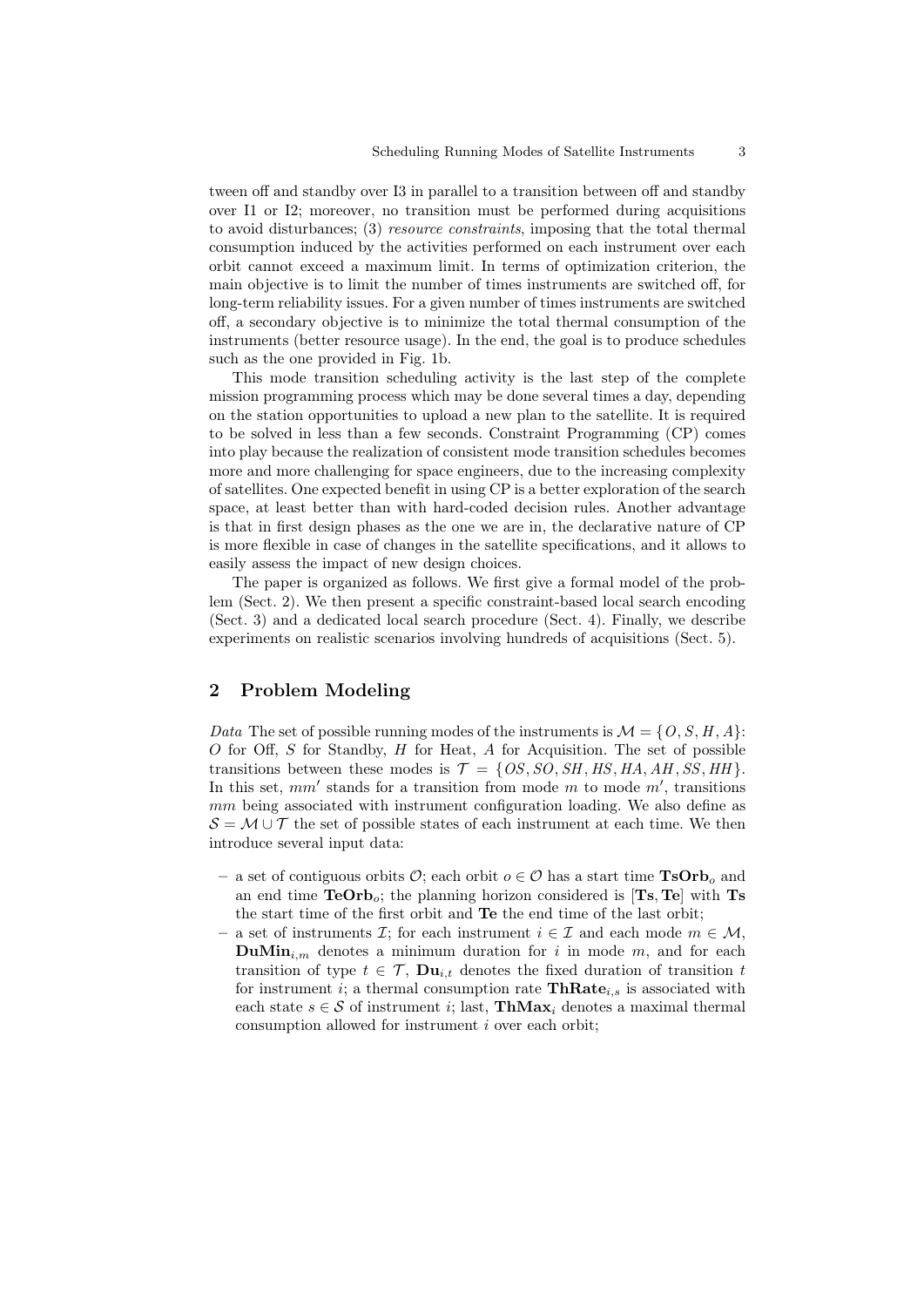- 4 Cédric Pralet, Solange Lemai-Chenevier, Jean Jaubert
	- a set of acquisitions  $\mathcal{A}$ ; each acquisition  $a \in \mathcal{A}$  has a fixed start time **TsAcq**<sub>a</sub> and a fixed duration  $\text{DuAcq}_{a}$ ; for each instrument  $i \in \mathcal{I}$ ,  $\text{Conf}_{a,i}$  denotes the configuration required by acquisition  $a$  on instrument i (value nil when instrument  $i$  is not used in the realization of  $a$ ); without loss of generality, we assume that each instrument is used at least once in the acquisition plan:
	- $-$  a set of incompatibilities Inc between mode transitions; each element in Inc is a 4-tuple  $(i, i', t, t') \in \mathcal{I}^2 \times \mathcal{T}^2$  specifying that transition t on instrument i cannot be performed in parallel to transition  $t'$  on instrument  $i'$ ; for instance,  $(I1, I2, SH, OS) \in$  Inc because transition *SH* over I1 cannot be performed in parallel to transition OS over I2.

For each instrument  $i \in \mathcal{I}$ , several additional data can be derived, such as the number of acquisitions  $\mathbf{Nacqs}_i$  for which i is used. For every  $u \in [1..\mathbf{Nacqs}_i]$ ,  $\mathbf{Acq}_{i,u} \in \mathcal{A}$  denotes the acquisition associated with the uth use of instrument i.

Allowed state sequences In order to produce plans such as the one given in Fig. 1b, it is necessary to determine, for each instrument, the sequence of its contiguous states over planning horizon  $[Ts, Te]$ , as well as the exact start and end times associated with these states. As the desired state sequences must contain the acquisitions, the main question is actually how to handle each instrument outside these acquisitions, that is (1) from the beginning of the planning horizon, where instruments are switched off, to the first acquisition, (2) between two successive acquisitions which use the same instrument configuration, (3) between two successive acquisitions which use distinct configurations, and (4) from the last acquisition to the end of the horizon, where instruments must all be switched off for safety reasons. These four types of global transitions between successive uses of instruments must be composed of state sequences that are consistent with the automaton given in Fig. 1a.

To limit the search space, one key point is to avoid considering state sequences such as  $[A, AH, H, HS, S, SH, H, HA, A]$ , in which the instrument is warmed up and cooled down (part SH,H,HS) in the middle of two acquisitions. To do this, we define beforehand a set of allowed state sequences for each global transition between instrument uses. The decompositions allowed are provided in Fig. 2. It can be seen that from the beginning of the horizon to the first acquisition, there are only two relevant state sequences, performing the configuration loading operation in the standby mode and heat mode respectively. For global transitions between acquisitions which use the same instrument configuration, there are four relevant decompositions: one which comes back to the heat mode between the acquisitions, one which comes back to the standby mode, and two which come back to the off mode and differ in the place where the configuration is loaded (the loaded configuration is lost when using the off mode). Similarly, there are six possible decompositions for global transitions between acquisitions which use distinct configurations. For the last global transition, there is a unique possible decomposition.

Decision variables In the following, we define a state interval as a temporal interval over which a unique state is active. Formally, a state interval itv is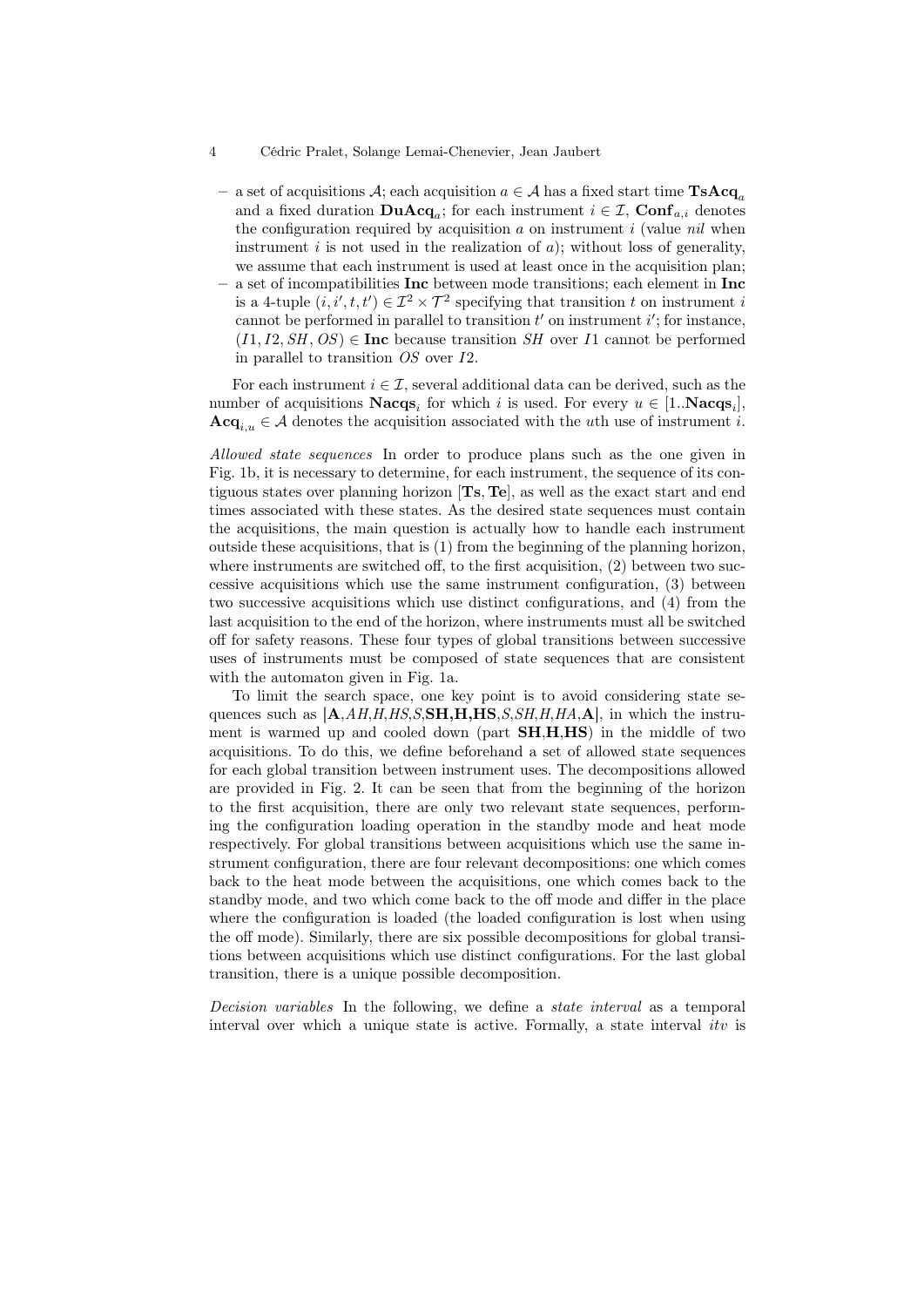

Fig. 2. Global transitions between instrument uses and their possible decompositions

defined by a boolean presence variable  $pres(itv)$ , by an integer start time variable start(itv), by an integer end time variable end(itv), by a fixed state  $S(itv) \in S$ , and by a fixed instrument  $\mathbf{I}(itv)$  over which it is placed. In case of acquisition intervals,  $\mathbf{I}(itv)$  contains all instruments required for the acquisition. We consider integer dates because the equipments which send mode transition commands to the instruments work with a discrete time clock. We also consider global transition intervals gitv, which are defined by an integer start time variable  $start(gitv)$ , by an integer end time variable  $end(gitv)$ , and by a fixed type among {TransInit, TransSameConf , TransChangeConf , TransEnd}.

Then, to describe schedules at a global level (upper part in Fig. 2), we introduce the following elements:

- for each acquisition  $a \in \mathcal{A}$ , one state interval **itvAcq**<sub>a</sub> of state A is introduced for representing the temporal interval during which a is realized;
- for each instrument i and each use  $u \in [1..\textbf{Nacqs}_i]$  of this instrument, two mandatory state intervals **itv** $HA_{i,u}$  and **itv** $AH_{i,u}$  of respective states HA and AH are introduced for representing the transitions between the heat mode and the acquisition mode just before and just after acquisition  $\text{Acq}_{i,u}$ ;
- for each instrument i and each use  $u \in [1..\textbf{Nacqs}_{i}+1]$  of this instrument, one global transition interval **itvTrans**<sub>i,u</sub> is defined for representing the global transition performed before the uth use of the instrument (use  $\textbf{Nacqs}_{i} + 1$ corresponds to the last global transition before the end of the horizon);
- for each instrument i, if  $[a_1, \ldots, a_n]$  denotes the sequence of acquisitions performed by  $i$ , the sequence of intervals associated with  $i$  is defined by:  $\textbf{Seq}_i: [\textbf{itvTrans}_{i,1}, \textbf{itvHA}_{i,1}, \textbf{itvAcq}_{a_1}, \textbf{itvAH}_{i,1},$

 $\textnormal{\textbf{itvTrans}}_{i,n}, \textnormal{\textbf{itvHA}}_{i,n}, \textnormal{\textbf{itvA}}\textnormal{\textbf{c}}_{\textbf{q}_n}, \textnormal{\textbf{itvAH}}_{i,n}, \textnormal{\textbf{itvTrans}}_{i,n+1}].$ 

To describe schedules at a finer level (lower part in Fig. 2), we introduce the following elements:

. . .

– for each instrument i and each use  $u \in [1..\textbf{Nacqs}_i + 1]$  of i, one integer decision variable  $\mathbf{decomp}_{i,u} \in [1..\mathbf{Ndec}_{i,u}]$  is introduced for representing the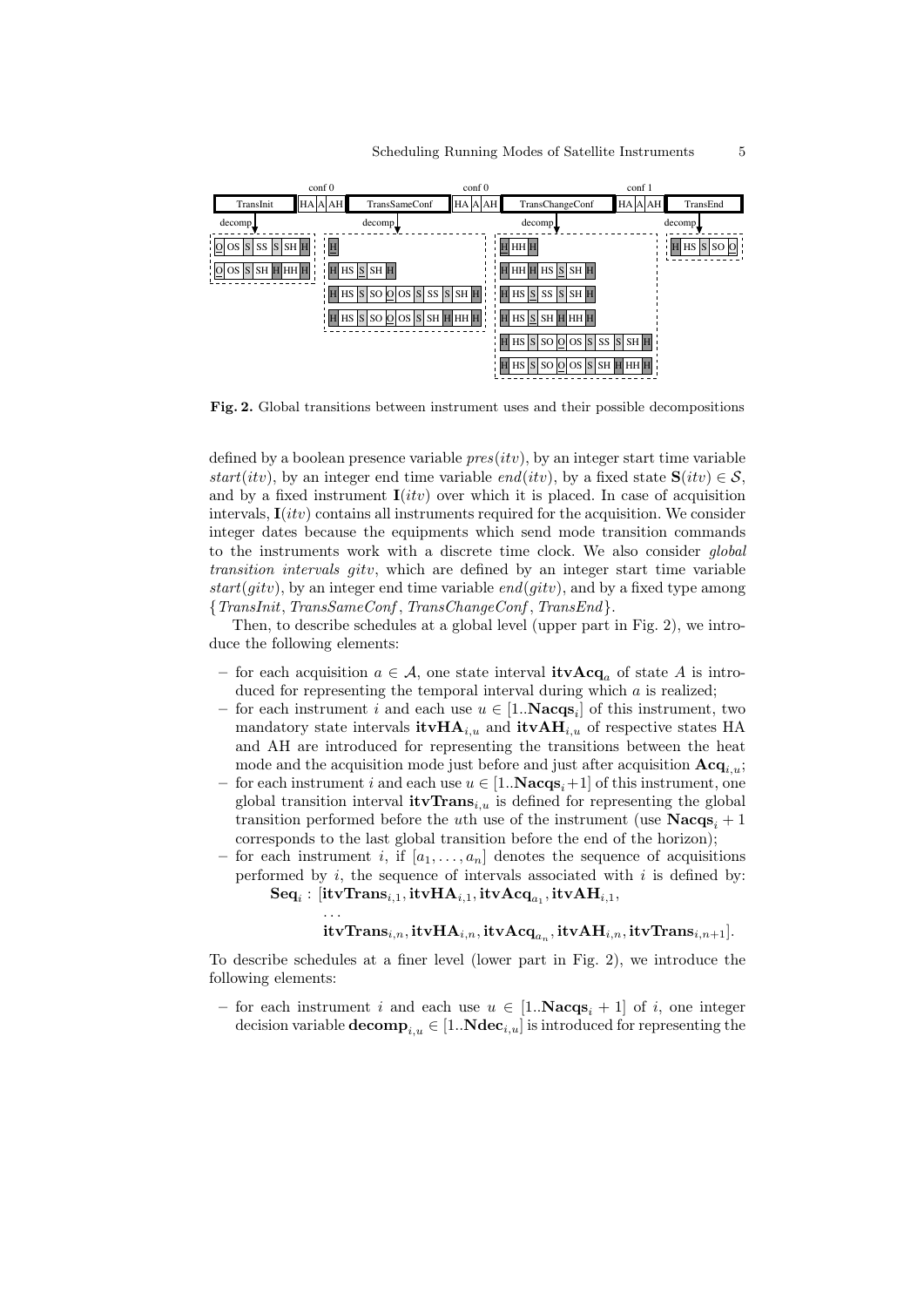index of the decomposition chosen for realizing global transition  $\mathbf{itvTrans}_{i,u}$ , among those given in Fig. 2; parameter  $\mathbf{Ndec}_{i,u}$  stands for the number of possible decompositions of  $itvTrans<sub>i,u</sub>;$ 

– for each instrument i, for each use  $u \in [1..\textbf{Nacqs}_{i} + 1]$  of i, and for each decomposition  $d \in [1..\textbf{Ndec}_{i,u}]$  of **itvTrans**<sub>i,u</sub>, one sequence of state intervals  $\mathbf{Dec}_{i,u,d} = [itv_1,\ldots,itv_k]$  is introduced; the latter is determined following the decomposition schemes provided in Fig. 2; state intervals in sequence  $\text{Dec}_{i,u,d}$  are optional (they will be present only in case  $\text{decomp}_{i,u} = d$ ).

The set of state intervals defined in the model is then  $Itv = {\bf{itvAcq}}_a | a \in$  $\mathcal{A}\}\cup \{\mathbf{itvHA}_{i,u}\,|\,i\in\mathcal{I},u\in[1..\mathbf{Nacqs}_i]\}\cup \{\mathbf{itvAH}_{i,u}\,|\,i\in\mathcal{I},u\in[1..\mathbf{Nacqs}_i]\}\,\cup$  $\{it \in \textbf{Dec}_{i,u,d} \mid i \in \mathcal{I}, u \in [1..\textbf{Nacqs},+1], d \in [1..\textbf{Ndec}_{i,u}]\}.$  Each interval ity in this set has a minimum start time  $Min(itv)$  and a maximum end time  $Max(itv)$ , both obtained from the known dates of acquisitions and from the minimum durations of state intervals. The set of intervals in Itv which may overlap orbit o and which concern instrument i is denoted by  $ItvOrb_{i,o}$ .

Constraints We now express the set of constraints holding over the integer variables, intervals, and sequences of intervals previously introduced. These constraints are given in Eq. 1 to 15. Each constraint introduced is active only when the intervals over which it holds are present. Constraint 1 expresses that all intervals involved in sequence  $\mathbf{Seq}_i$  must be present. Constraints 2-3 express that the start and end times of this sequence must coincide with the start and end times of the planning horizon. Constraint 4 imposes that successive intervals belonging to sequence  $\mathbf{Seq}_i$  must be contiguous (no period during which the state of the instrument is undefined). Constraint 5 expresses that for a given global transition, only state intervals involved in the decomposition chosen for this transition are present. Constraints 6-7 impose that the start and end times of the sequence of intervals associated with a decomposition must coincide with the start and end times of the global transition from which it is derived. Constraint 8 specifies that successive intervals belonging to sequence  $\mathbf{Dec}_{i,u,d}$  must be contiguous (no period during which the state of the instrument is undefined). Constraints 9-10 define a minimum duration for state intervals labeled by a mode and a fixed duration for state intervals labeled by a transition. Constraints 11-12 express that acquisition intervals must start at the required start time and have the required duration. Constraint 13 imposes that no transition must occur during acquisitions. Constraint 14 expresses that incompatible transitions must not overlap. Constraint 15 imposes a maximum thermal consumption over each orbit of the satellite for each instrument. In this constraint, the left term of the inequality takes into account only the part of intervals which overlaps the orbit considered.

$$
\forall i\in\mathcal{I},
$$

$$
\forall itv \in \mathbf{Seq}_i, \, pres(itv) = 1 \tag{1}
$$

$$
start(first(\mathbf{Seq}_i)) = \mathbf{Ts}
$$
\n(2)

$$
end(last(\mathbf{Seq}_i)) = \mathbf{Te}
$$
\n(3)\n(1) 
$$
G = \begin{pmatrix} 1 & 1 \\ 1 & 1 \end{pmatrix} \begin{pmatrix} 1 & 1 \\ 1 & 1 \end{pmatrix} \begin{pmatrix} 1 & 1 \\ 1 & 1 \end{pmatrix} \begin{pmatrix} 1 & 1 \\ 1 & 1 \end{pmatrix} \begin{pmatrix} 1 & 1 \\ 1 & 1 \end{pmatrix} \begin{pmatrix} 1 & 1 \\ 1 & 1 \end{pmatrix} \begin{pmatrix} 1 & 1 \\ 1 & 1 \end{pmatrix} \begin{pmatrix} 1 & 1 \\ 1 & 1 \end{pmatrix} \begin{pmatrix} 1 & 1 \\ 1 & 1 \end{pmatrix} \begin{pmatrix} 1 & 1 \\ 1 & 1 \end{pmatrix} \begin{pmatrix} 1 & 1 \\ 1 & 1 \end{pmatrix} \begin{pmatrix} 1 & 1 \\ 1 & 1 \end{pmatrix} \begin{pmatrix} 1 & 1 \\ 1 & 1 \end{pmatrix} \begin{pmatrix} 1 & 1 \\ 1 & 1 \end{pmatrix} \begin{pmatrix} 1 & 1 \\ 1 & 1 \end{pmatrix} \begin{pmatrix} 1 & 1 \\ 1 & 1 \end{pmatrix} \begin{pmatrix} 1 & 1 \\ 1 & 1 \end{pmatrix} \begin{pmatrix} 1 & 1 \\ 1 & 1 \end{pmatrix} \begin{pmatrix} 1 & 1 \\ 1 & 1 \end{pmatrix} \begin{pmatrix} 1 & 1 \\ 1 & 1 \end{pmatrix} \begin{pmatrix} 1 & 1 \\ 1 & 1 \end{pmatrix} \begin{pmatrix} 1 & 1 \\ 1 & 1 \end{pmatrix} \begin{pmatrix} 1 & 1 \\ 1 & 1 \end{pmatrix} \begin{pmatrix} 1 & 1 \\ 1 & 1 \end{pmatrix} \begin{pmatrix} 1 & 1 \\ 1 & 1 \end{pmatrix} \begin{pmatrix} 1 & 1 \\ 1 & 1 \end{pmatrix} \begin{pmatrix} 1 & 1 \\ 1 & 1 \end{pmatrix} \begin{pmatrix} 1 & 1 \\ 1 & 1 \end{pmatrix} \begin{pmatrix} 1 & 1 \\ 1 & 1 \end{pmatrix} \begin{pmatrix} 1 & 1 \\ 1 & 1 \end{pmatrix} \begin{pmatrix} 1 & 1 \\ 1 & 1 \end{pmatrix} \begin{pmatrix} 1 &
$$

$$
\forall itv \in \mathbf{Seq}_i \,|\, itv \neq last(\mathbf{Seq}_i), end(itv) = start(next(itv, \mathbf{Seq}_i))\tag{4}
$$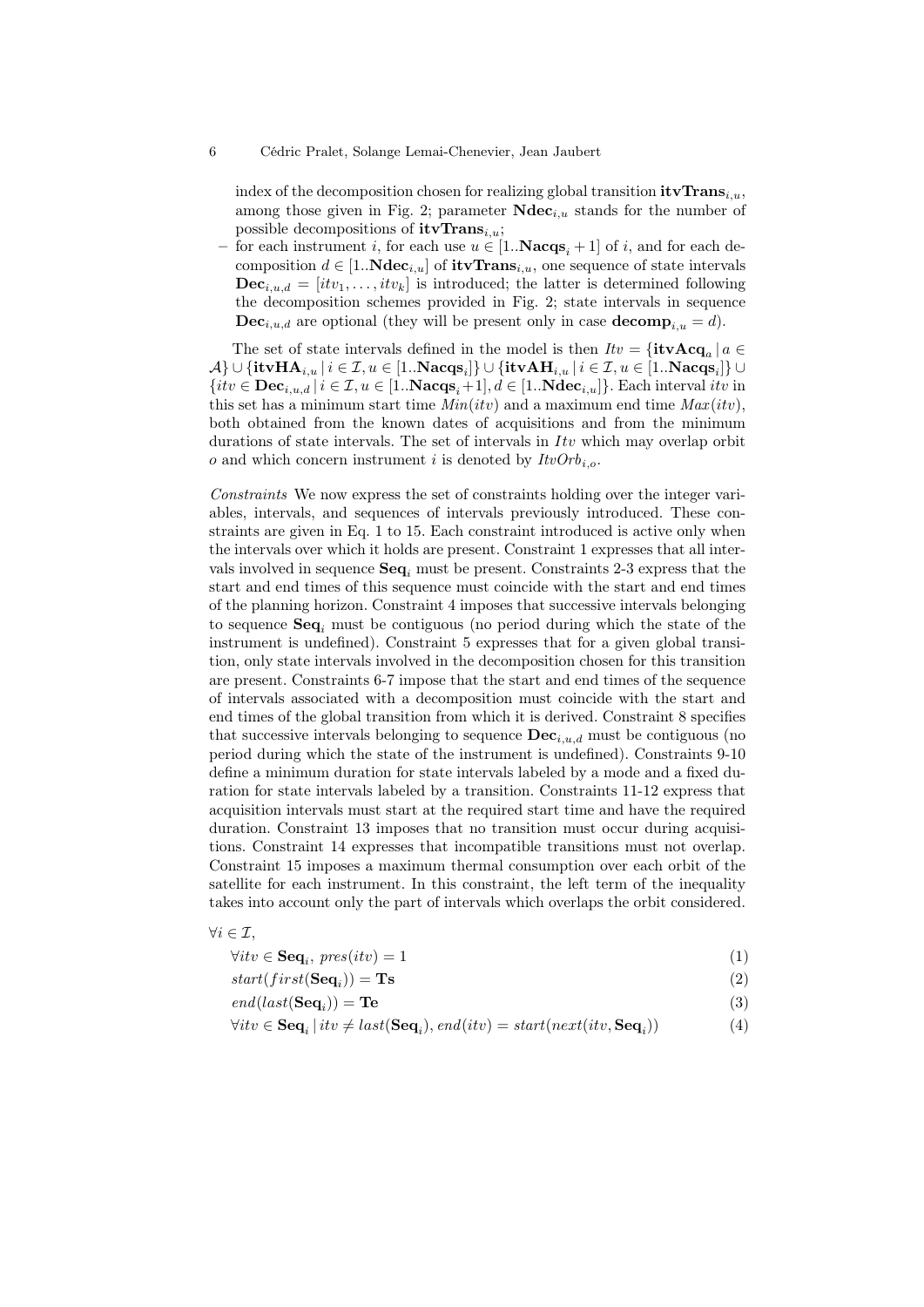$$
\forall i \in \mathcal{I}, \forall u \in [1..\mathbf{Nacqs}_i + 1], \forall d \in [1..\mathbf{Ndec}_{i,u}],
$$
  
\n
$$
\forall itv \in \mathbf{Dec}_{i,u,d}, \, pres(itv) = (\mathbf{decomp}_{i,u} = d)
$$
  
\n
$$
start(first(\mathbf{Dec}_{i,u,d})) = start(\mathbf{itvTrans}_{i,u})
$$
  
\n
$$
end(last(\mathbf{Dec}_{i,u,d})) = end(\mathbf{itvTrans}_{i,u})
$$
  
\n(7)

$$
\forall itv \in \mathbf{Dec}_{i,u,d} \mid itv \neq last(\mathbf{Dec}_{i,u,d}), end(itv) = start(next(itv, \mathbf{Dec}_{i,u,d}))
$$

$$
\forall itv \in Itv \, s.t. \, \mathbf{S}(itv) \in \mathcal{M}, \, \text{duration}(itv) \ge \mathbf{DuMin}_{\mathbf{I}(itv), \mathbf{S}(itv)} \tag{9}
$$

$$
\forall itv \in Itv \, s.t. \, \mathbf{S}(itv) \in \mathcal{T}, \, \mathit{duration}(itv) = \mathbf{D} \mathbf{u}_{\mathbf{I}(itv), \mathbf{S}(itv)} \tag{10}
$$

 $\forall a \in \mathcal{A},$ 

$$
start(\mathbf{itvAcq}_a) = \mathbf{TsAcq}_a \tag{11}
$$

$$
duration(\mathbf{itvAcq}_a) = \mathbf{DuAcq}_a \tag{12}
$$

$$
\forall itv \in Itv \,|\, \mathbf{S}(itv) \in \mathcal{T},\, no Overlap(itv, itv \mathbf{Acq}_a) \tag{13}
$$

$$
\forall itv, itv' \in Itv \text{ s.t. } (\mathbf{I}(itv), \mathbf{I}(itv'), \mathbf{S}(itv), \mathbf{S}(itv')) \in \text{Inc}, \; no \, Overlap(itv, itv') \, (14)
$$

$$
\forall i \in \mathcal{I}, \forall o \in \mathcal{O}, \sum_{itv \in ItvOrb_{i,o}} pres(itv) \cdot d(itv) \cdot \mathbf{ThRate}_{i, \mathbf{S}(itv)} \leq \mathbf{ThMax}_{i} \qquad (15)
$$

with  $d(itv) = 0$  if  $(\text{end}(itv) \leq \text{TsOrb}_o) \vee (\text{start}(itv) \geq \text{TeOrb}_o)$  $\min(\text{end}(itv), \text{TeOrb}_{o}) - \max(\text{start}(itv), \text{TsOrb}_{o})$  otherwise

Optimization criteria The first objective is to minimize the number of times instruments are switched off, for long-term reliability issues:

minimize 
$$
\text{card}\{iv \in Itv \mid (\mathbf{S}(itv) = O) \land (pres(itv) = 1)\}
$$
 (16)

The second (and less important) criterion is to minimize the total thermal consumption over all instruments:

minimize 
$$
\sum_{itv \in Itv} pres(itv) \cdot (end(itv) - start(itv)) \cdot \mathbf{ThRate}_{\mathbf{I}(itv), \mathbf{S}(itv)} \tag{17}
$$

The two criteria defined are antagonistic because for instance the addition of off periods into the plan reduces the total thermal consumption. Criteria imposing a fair sharing between instruments could also be considered, as well as a minimization of the number of off intervals for a particular instrument.

Problem analysis The decision problem obtained is a constraint-based scheduling problem involving temporal constraints, resource constraints, and optional tasks [1]. It can be related with standard Job Shop Scheduling Problems (JSSP [2]). In our case, there would be one job per instrument, and the (optional) operations associated with each job would be the set of state intervals associated with each instrument. However, there are several differences with JSSP. For instance, some operations are shared between jobs, namely the acquisition tasks that require using several instruments simultaneously. Also, successive operations must be contiguous. Contiguity is important for ensuring that the state of the instrument is defined at every time and for getting the right thermal consumption.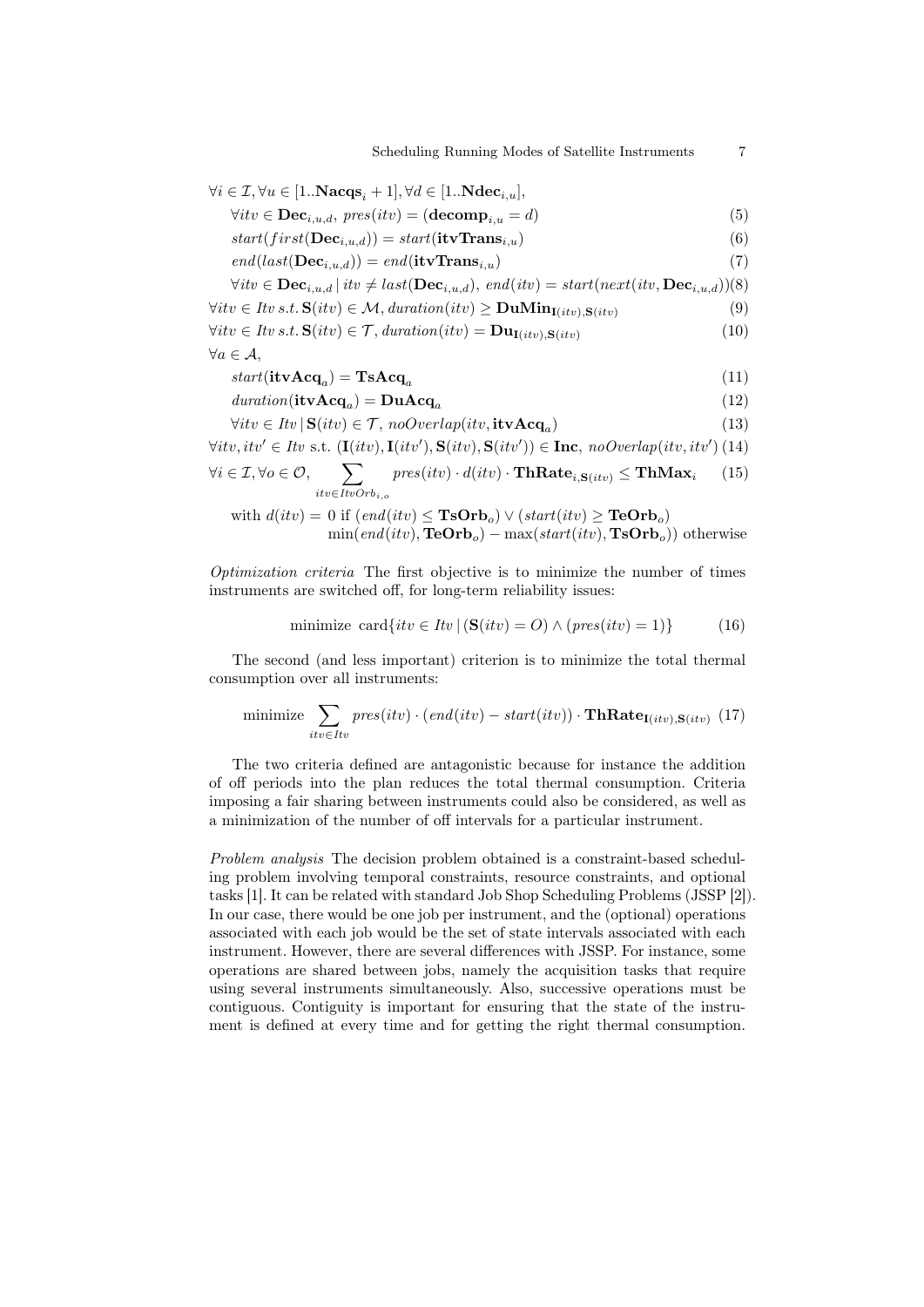This consumption depends on the duration of state intervals, which is not fixed for state intervals associated with modes.

Another significant feature of the problem is the presence of global transition tasks which can be decomposed in several possible ways. Such a hierarchical aspect is also found in the framework of Hierarchical Task Networks (HTN [3]) developed in the planning community. In this framework, some abstract tasks are specified and the goal is to decompose these tasks into basic sequences of actions, through a set of available decomposition methods. In CP, the possible decompositions of global transitions could be expressed using an alternative constraint [4]. In another direction, the set of allowed sequences of state intervals could be represented using a regular constraint [5].

Last, the criteria considered are not standard criteria such as the makespan or the tardiness. On this point, it is worth noting that some transitions should be scheduled as early as possible to reduce the resource consumption, whereas others should be scheduled as late as possible for the same reason (more details on these points later in the paper).

## 3 Specific Problem Encoding

To obtain an efficient approach, several difficulties must be overcome. We present these difficulties and we show how they are handled.

#### 3.1 Problem Complexity Versus Allowed Running Times

The problem obtained could be modeled and solved using CP solvers such as IBM ILOG CpOptimizer, which contains efficient scheduling techniques. It could also be represented using Mixed Integer Programming [6], which would be particularly adapted to deal with linear expressions related to thermal aspects. However, we must be able to solve in a few seconds large instances, which can involve several hundreds of acquisitions generating several thousands or tens of thousands candidate state intervals.

To overcome this difficulty, we use Constraint-Based Local Search (CBLS [7]), which has the capacity to quickly produce good quality solutions for large-size problems. As in standard constraint programming, CBLS models are defined by decision variables, constraints, and criteria. One distinctive feature is that in CBLS, all decision variables are assigned when searching for a solution, *i.e.* the approach manipulates complete variable assignments. The search space is then explored by performing local moves which reassign some decision variables, and it is explored more freely than in tree search with backtracking. One specificity of CBLS models is that they manipulate so-called invariants. The latter are one-way constraints  $x \leftarrow exp$  where x is a variable (or a set of variables) and exp is a functional expression of other variables of the problem, such as  $x \leftarrow sum(i \in [1..N]) y_i$ . During local moves, these invariants are efficiently maintained thanks to specific procedures that incrementally reevaluate the output of invariants (left part) in case of changes in their inputs (right part).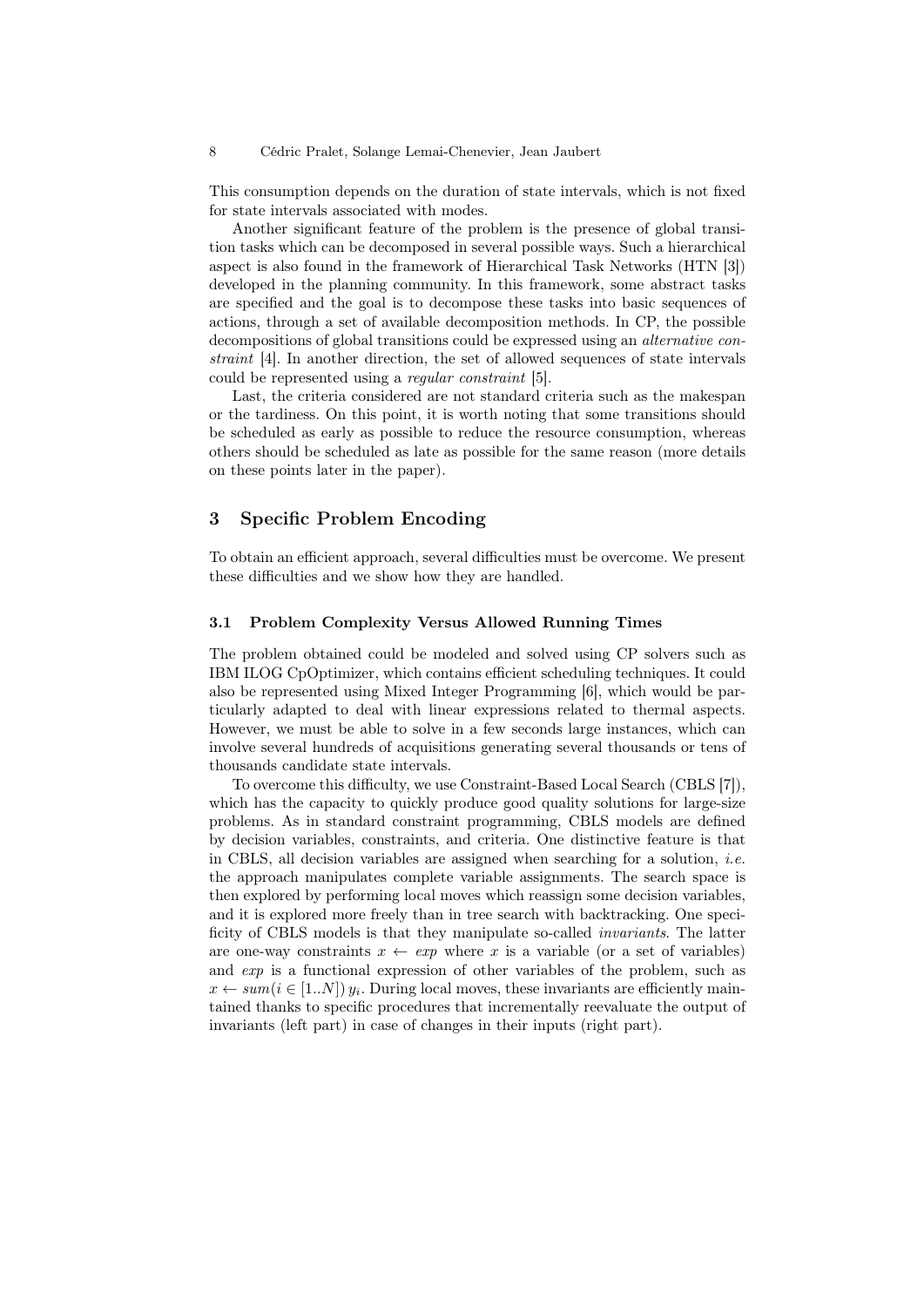For tackling the application, we use the InCELL CBLS engine [8]. The latter offers several generic building blocks, including a large catalog of CBLS invariants together with incremental reevaluation techniques, and generic elements for defining specific local search procedures. In InCELL, a temporal interval itv is represented by a presence variable  $pres(itv)$ , a start time-point  $start(itv)$ , and an end time-point  $end(itv)$ . For incrementally managing temporal constraints over intervals, InCELL uses the Simple Temporal Network invariant [9]. The latter takes as input an STN [10], which is a set of simple temporal constraints over time-points, and it maintains as an output the temporal consistency of this STN as well as, for each time-point t, two variables  $earliestTime(t)$  and  $lastTime(t)$ giving its earliest and latest temporal position in a consistent schedule respectively. In the following, given an interval *itv*, variables  $earliestTime(start(itv)),$  $latestTime(start(itv))$ , earliest  $Time(end(itv))$ , and  $latestTime(end(itv))$  are denoted more succinctly as  $est(itv)$ ,  $lst(itv)$ ,  $eet(itv)$ , and  $let(itv)$ .

## 3.2 Specific Manipulation of Topological Orders

To implement a specific local search procedure, we need to control the main decisions involved in the problem. These decisions first include the decompositions chosen for global transitions, which are directly represented by variables  $\mathbf{decomp}_{i,u}$ . They also include the ordering between state intervals which must not overlap. To represent such decisions, we explicitly manipulate in the CBLS model a *topological ordering* **topoOrder** over intervals involved in nonoverlapping constraints (Constraints 13-14). Technically speaking, this topological ordering is a sequence which expresses that if two intervals *itv*,  $itv'$ must not overlap and if *itv* is placed before  $itv'$  in the sequence, denoted by before(itv, itv', topoOrder) = 1, then end(itv)  $\leq$  start(itv') must hold. Constraints  $noOverlap(itv, itv')$  appearing in Eq. 13-14 are then reformulated as:

$$
(before(itv, itv', \mathbf{topoOrder}) = 1) \rightarrow (end(itv) \le start(itv'))
$$
 (18)

$$
(before(itv', itv, \mathbf{topoOrder}) = 1) \rightarrow (end(itv') \le start(itv))
$$
 (19)

In the local search algorithm defined, some of the local moves are performed by updating directly the topological ordering of conflicting intervals. To obtain an efficient approach, it is crucial to avoid considering local moves which create precedence cycles between intervals, where for instance an interval  $itv_1$  is requested to be placed both before and after another interval  $itv<sub>2</sub>$ . For avoiding this, as in Job Shop Scheduling, we exploit a mandatory precedence graph. The latter captures all mandatory precedences over transitions and acquisitions, including: (1) precedences between successive transition intervals involved in the same sequence  $\mathbf{Dec}_{i,u,d}$  (sequence associated with the dth possible decomposition of the global transition realized before the uth use of instrument  $i$ , and (2) precedences between the first (resp. last) transition intervals in  $\text{Dec}_{i,u,d}$ and the acquisition that precedes (resp. follows)  $\mathbf{Dec}_{i,u,d}$ . From this precedence graph, when a transition interval itv must be moved just after another interval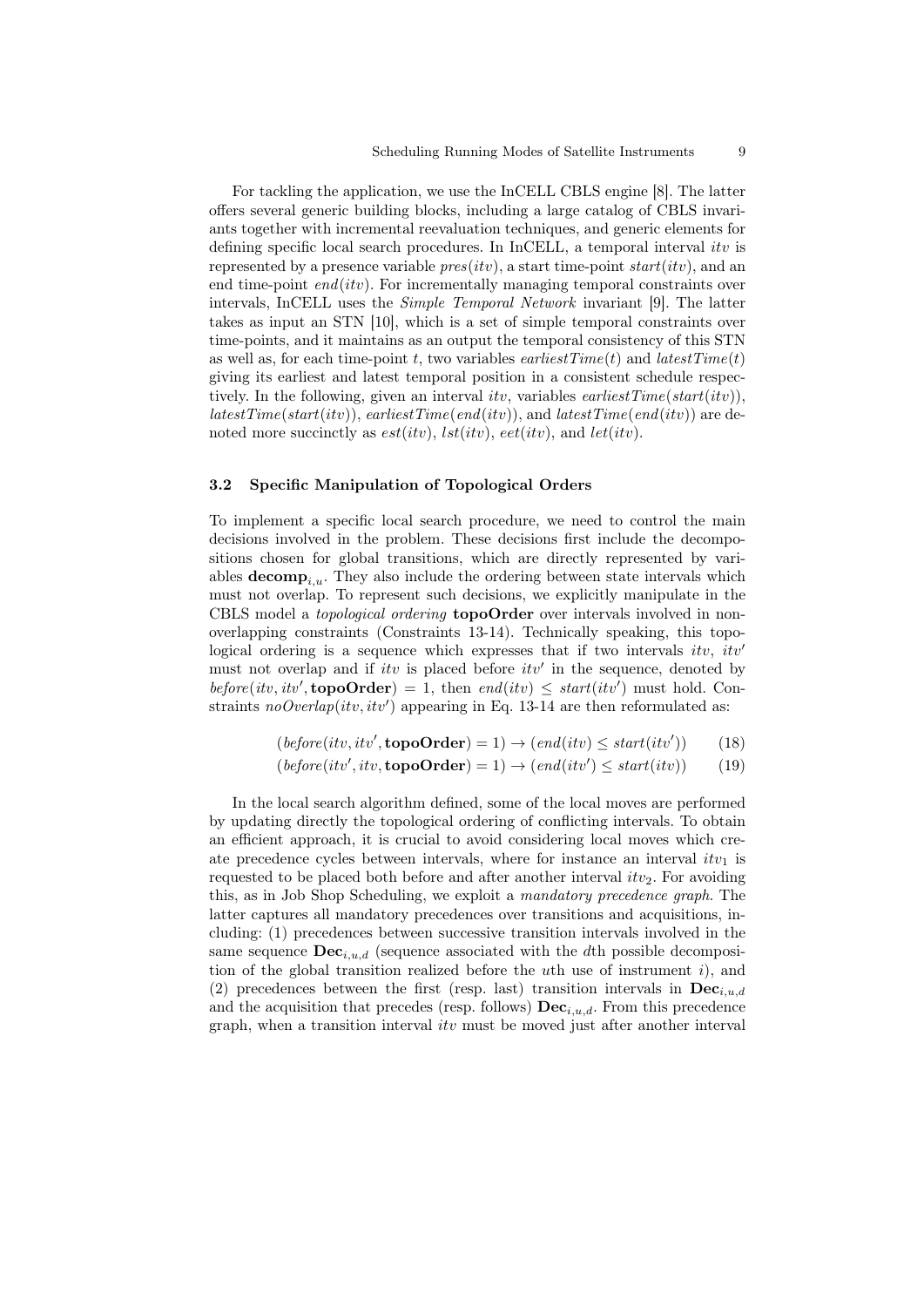$itv'$  in topological order **topoOrder**, all mandatory successors of  $itv$  placed before  $itv'$  in the order are also moved just after  $itv$ , to avoid the creation of a precedence cycle.

Also, for each instrument  $i \in \mathcal{I}$  and each use of this instrument  $u \in [1..\mathbf{Nacqs}_i]$ , we merge intervals  $\textbf{itvHA}_{i,u}$  and  $\textbf{itvAcq}_{\textbf{Acq}_{i,u}}$  in the topological order. Indeed, as transitions and acquisitions cannot overlap, a transition interval *itv* which is in conflict with  $\textbf{itvHA}_{i,u}$  either ends before  $\textbf{itvHA}_{i,u},$  or starts after  $\textbf{itvAcq}_{\textbf{Acq}_{i,u}},$ hence there is no need to dissociate  $itvHA_{i,u}$  and  $itvAcq_{Acq_{i,u}}$  in the order. For the same reason, intervals  $itvAH_{i,u}$  and  $itvAcq_{Acq_{i,u}}$  are also merged.

## 3.3 Specific Encoding of the Thermal Resource Constraint

Once a decomposition is selected for each global transition ( $\text{decomp}_{i,u}$  variables) and once an ordering between conflicting intervals is chosen (topoOrder variable), the temporal consistency of the plan can be determined as well as the value of the first criterion (number of times instruments are switched off). The only remaining freedom concerns the choice of precise start and end times of all intervals in the model. There is usually a huge freedom in the choice of these precise times, because we must deal with a large possible set of time steps. To avoid loosing time exploring all precise time values and to detect thermal inconsistency earlier, there is a need to build an approximation of the impact of decisions made so far on the thermal resource constraint given in Eq. 15 and on the thermal consumption criterion given in Eq. 17.

To do this, we again use a specificity of the problem which is that in each decomposition  $\mathbf{Dec}_{i,u,d}$ , it is possible to identify one particular interval whose thermal consumption is the lowest, and therefore one particular interval which should be enlarged as much as possible. In Fig. 2, for each possible decomposition, this particular interval to enlarge is represented with an underlined label. From this observation, we build an approximation of the thermal constraint (Constraint 15) as follows: in Eq. 15, (1) if it is an interval to enlarge,  $start(itv)$ and end(itv) are replaced by  $est(itv)$  and  $let(itv)$  respectively (start as early as possible, end as late as possible); (2) if *itv* is placed on the left of the interval to enlarge in a decomposition, then  $start(itv)$  and  $end(itv)$  are replaced by  $est(itv)$ and  $eet(iiv)$  respectively (start and end as early as possible); (3) if it is placed on the right of the interval to enlarge in a decomposition, then  $start(itv)$  and  $end(itv)$  are replaced by  $lst(itv)$  and  $let(itv)$  respectively (start and end as late as possible). The schedule obtained with these dates may not be feasible since it mixes earliest dates and latest dates, but the thermal consumption obtained over each orbit for each instrument can be shown to be a lower bound on the real consumption.<sup>3</sup> The same rewriting is used for building a lower approximation of the thermal criterion (Eq. 17).

<sup>&</sup>lt;sup>3</sup> Without going into further details, this result holds under the assumption that the thermal consumption rate of the SS (resp. HH) state is equal to the thermal consumption of the S (resp. H) state, which is true in practice.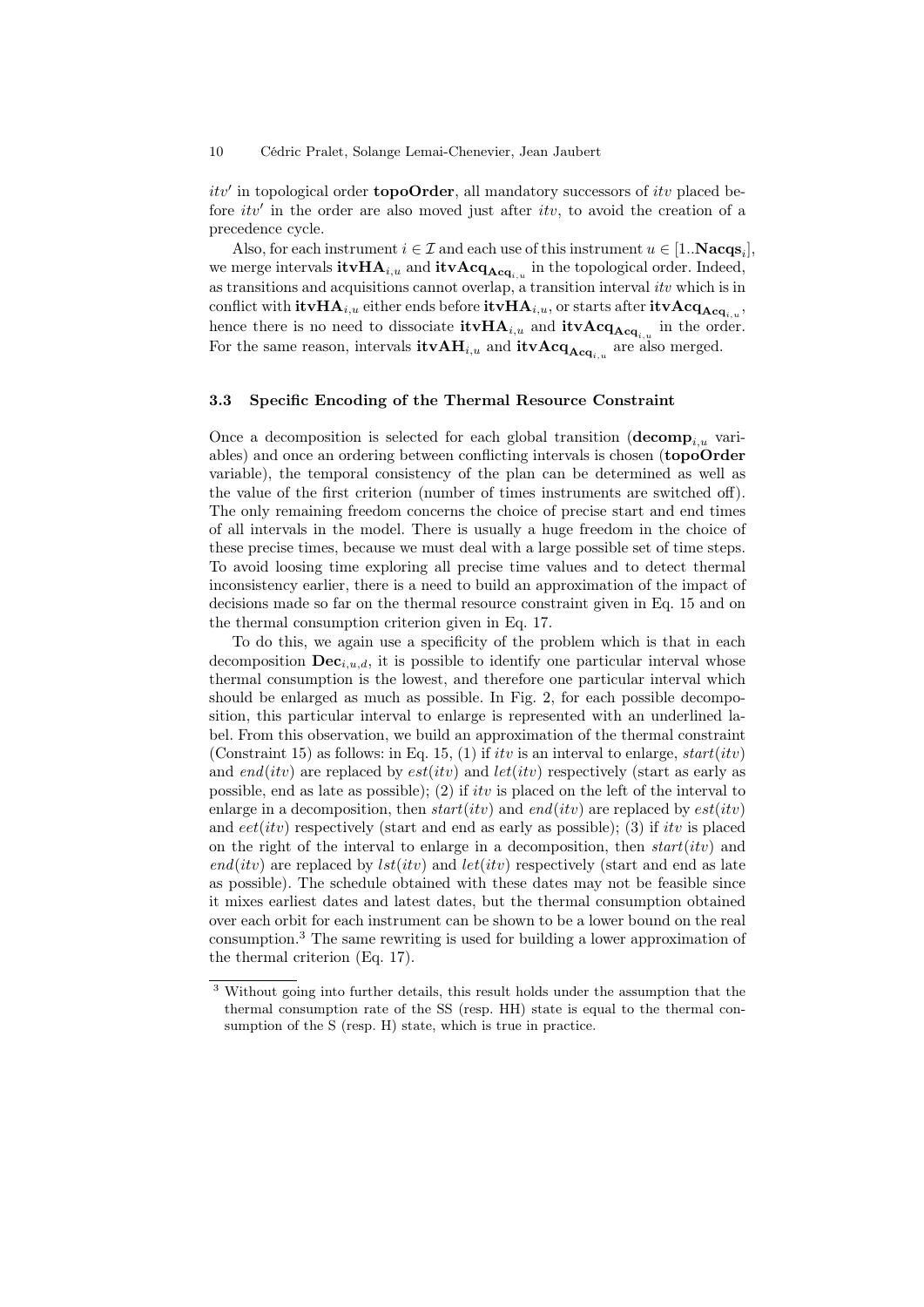## 3.4 Specific Management of Some Hard Constraints

As almost always in local search, there is a choice between handling constraints as hard constraints, to be always satisfied by the current assignment, or as constraints returning a constraint violation degree. Here, we choose to make soft the constraints enforcing due dates (Constraints 3 and 11) and the thermal resource constraint (Constraint 15), and we keep the other constraints as hard. Such a choice is made because finding a first plan satisfying Constraints 3, 11, 15 is not straightforward, therefore we need to temporarily explore plans which violate these constraints to progressively get a first consistent solution. On the other side, for all other constraints, e.g. for all constraints enforcing contiguity between successive activities, it is easy to produce a first consistent schedule.

More precisely, we transform Constraint 11  $start(iivAcq_a) = TsAcq_a$  into one permanent constraint (Eq. 20), one constraint whose presence can be controlled based on an additional variable named  $\text{lock}_a$  (Eq. 21), and one constraint violation degree called  $\text{delay}_a$ , defined as a CBLS invariant (Eq. 22). The latter represents the gap between the earliest start time of a and its required start time. Variable  $\mathbf{lock}_a$  serves us to explore either consistent schedules or temporarily inconsistent schedules when needed. All lock variables will be set to 1 at the end of the search, meaning that all acquisitions will be realized on time.

$$
start(\mathbf{itvAcq}_a) \geq \mathbf{TsAcq}_a \tag{20}
$$

$$
(\mathbf{lock}_{a} = 1) \rightarrow (start(\mathbf{itvAcq}_{a}) \leq \mathbf{TsAcq}_{a})
$$
\n(21)

$$
\mathbf{delay}_{a} \leftarrow est(\mathbf{itvAcq}_{a}) - \mathbf{TsAcq}_{a} \tag{22}
$$

The same transformation is used for Constraint 3, with a  $\text{lock}_{|\mathcal{A}|+1}$  variable and with a violation degree  $\textbf{delay}_{|\mathcal{A}|+1} \leftarrow \max_{i \in \mathcal{I}}(eet(last(\textbf{Seq}_i)) - \textbf{Te}).$  When all lock variables are set to 0, provided that there is no precedence cycle, there always exists a schedule which satisfies all active temporal constraints, essentially because there is no maximum duration for off, standby, and heat intervals.

Last, given an instrument i and an orbit o, the violation degree  $\text{thv}_{i,o}$  associated with Constraint 15 is the maximum between 0 and the difference between the thermal consumption obtained and the maximum thermal consumption allowed:

$$
\mathbf{thv}_{i,o} \leftarrow \max(0, \sum_{itv \in ItvOrb_{i,o}} pres(itv) \cdot d(itv) \cdot \mathbf{ThRate}_{i, \mathbf{S}(itv)} - \mathbf{ThMax}_i \tag{23}
$$

Fig. 3 gives a global view of the structure of the resulting CBLS model. The figure does not represent all individual invariants of the model.

## 4 A Multi-Phase Local Search Algorithm

We now describe how we actually solve the problem, using a specific local search procedure. In the latter, the first step is to perform some preprocessing to restrict the set of feasible decompositions of global transitions. This step is able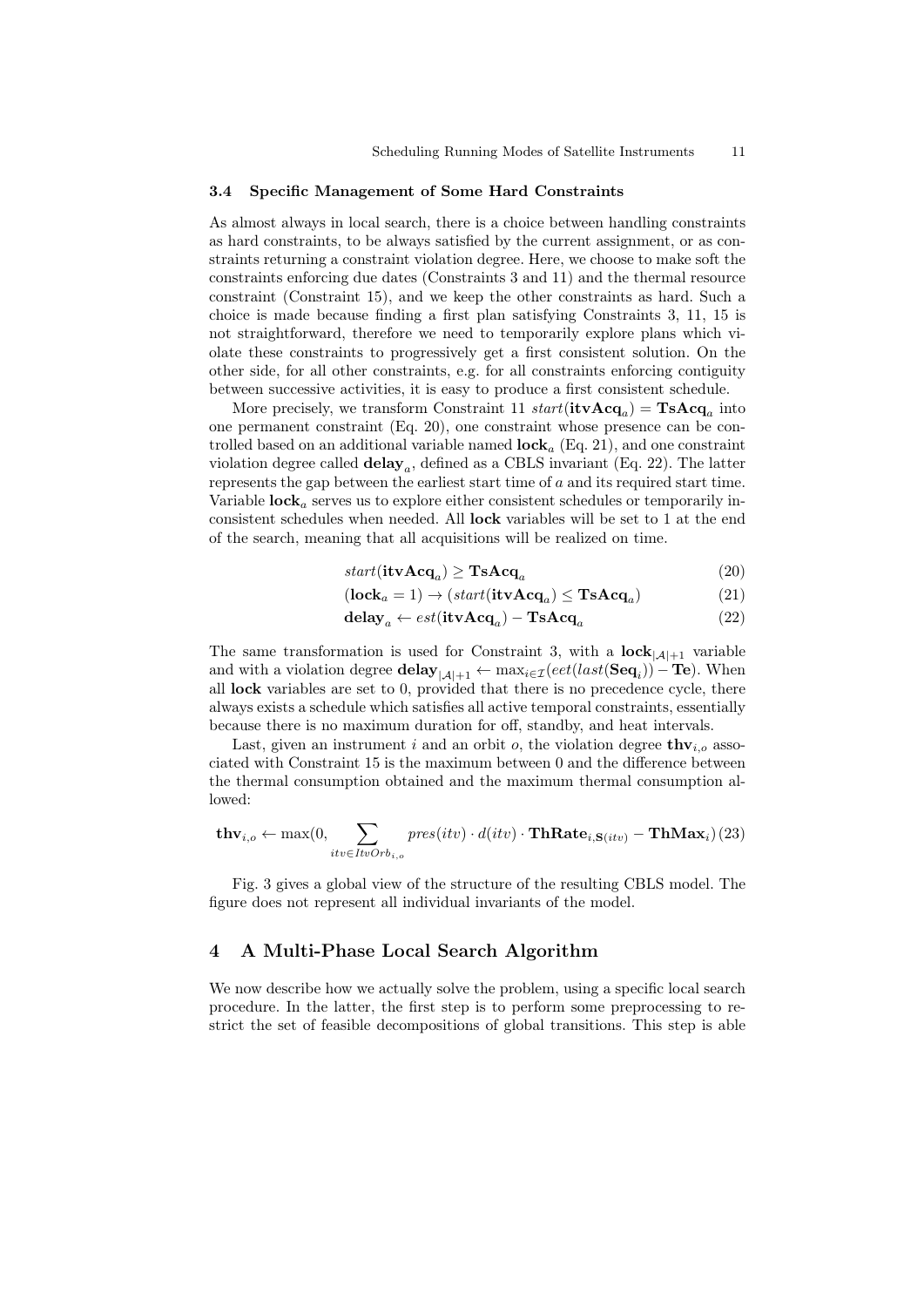

Fig. 3. Global view of the CBLS model

to automatically detect that for temporal reasons, the decomposition using the heat mode is the only feasible one between successive acquisitions placed very close to each other. It is also able to detect that for thermal reasons, only decompositions which come back to the off mode are feasible between successive acquisitions placed very far from each other.

After this preprocessing step, the main difficulty is that the problem involves antagonistic aspects, because for instance the best option regarding the on/off criterion is to never come back to the off mode between two successive acquisitions, whereas it is the worst option from a thermal point of view. This is why the resolution process is divided into several search phases (see Fig. 4).



Fig. 4. Multi-phase local search algorithm

Phase 1: first heuristic schedule In the first phase, we build an initial schedule from simple decision rules. For decomposing global transitions, we systematically choose the option whose total minimum duration is the lowest. For choosing a topological order between intervals, we use a dispatching rule called the best date heuristic. In this heuristic, we compute, for each global transition and for each of its possible decompositions dec, the optimal start time of each transition interval itv involved in dec when non-overlapping constraints are discarded. For intervals itv placed after the interval to enlarge in dec, this optimal start time corresponds to the latest start time, denoted by  $lstAlone(itv)$ , and for the others it corresponds to the earliest start time, denoted by  $estAlone(itv)$ . To get a first schedule, transitions with the smallest best dates are inserted first into the topological ordering. During this phase, all lock variables are set to 0.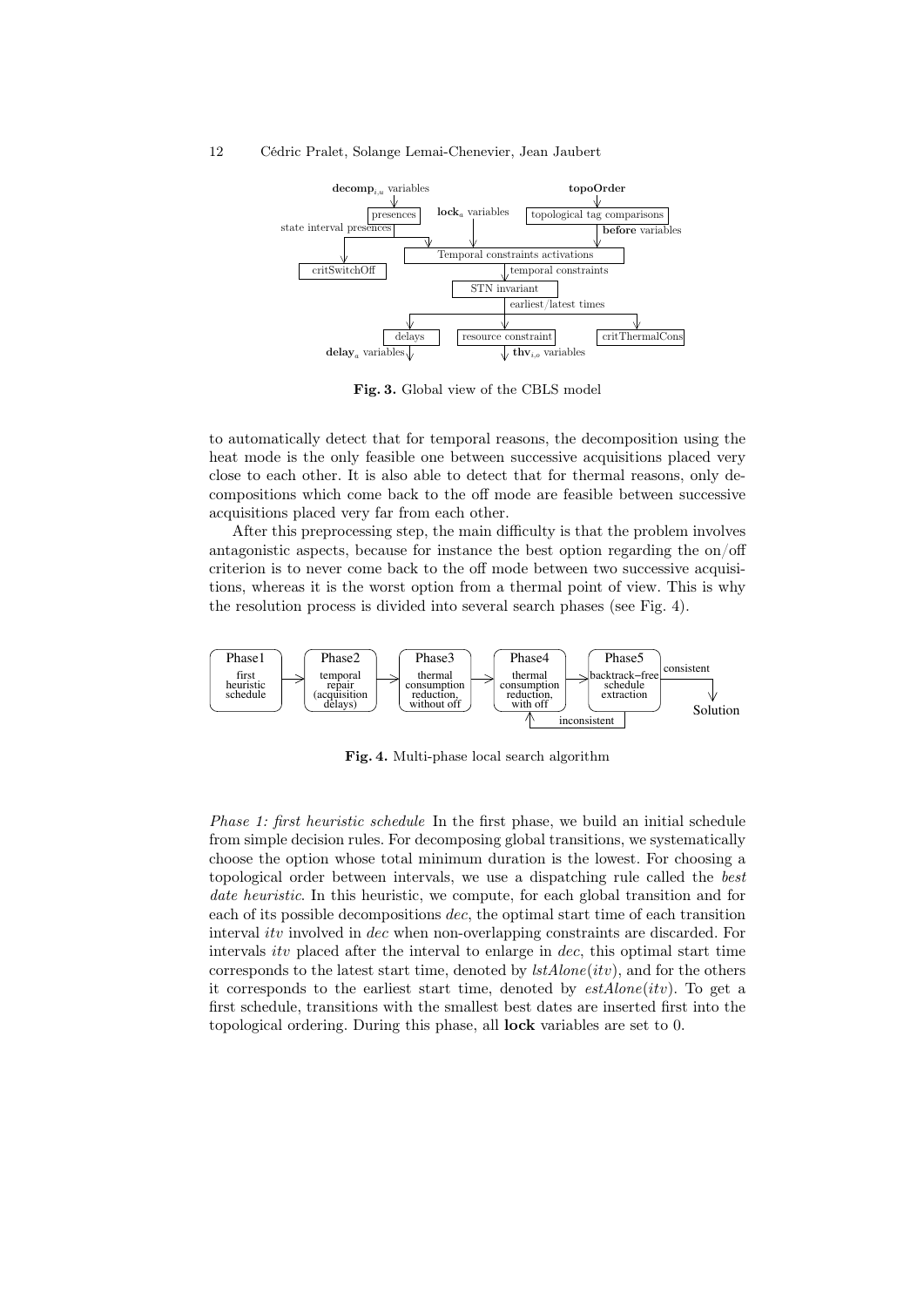Phase 2: temporal repair The schedule obtained after Phase 1 may violate temporal constraints on the realization dates of acquisitions. To repair such constraint violations, we consider acquisitions chronologically. When considering an acquisition  $a$ , we try to enforce the realization date of  $a$  as long as the constraint violation degree associated with it is not equal to 0 (Eq. 22). To do this, we build the critical path explaining the late date obtained for  $a$ , we randomly select on this path a critical arc  $itv \rightarrow itv'$  relating two intervals associated with distinct instruments, and we try to place *itv* just after  $itv'$  in the topological order. This local move is accepted iff it strictly reduces the delay of acquisition a. When all arcs in the critical path have been considered without improving the delay of  $a$ , the algorithm returns an inconsistency, meaning that the acquisition plan is too tight and should be revised. Otherwise, once the delay of acquisition  $a$  is equal to 0, variable  $\mathbf{lock}_a$  is set to 1 before considering the next acquisition, meaning that future moves are not allowed to delay the realization of a. After the traversal of the acquisition plan, all acquisitions meet their due date. The same principle is used when the last state interval ends after the end of the planning horizon.

Phase 3: resource optimization During the third phase, we consider the satisfaction of the thermal consumption constraint, by working on possible decompositions of global transitions. More specifically, we traverse the schedule chronologically, from the first acquisition to the last. At each step, we consider an acquisition a and we lock the realization dates of all acquisitions except for a (lock<sub>a</sub> = 0). For each instrument involved in the realization of a, we try to change the decomposition of the global transition leading to a. Only decompositions which do not use additional switch off operations are considered, and decompositions which induce lower thermal consumption are considered first. For assessing the impact of changing the current decomposition used dec for another decomposition  $dec'$ , we remove from the topological order all transition intervals belonging to dec, and we insert into it all transition intervals belonging to  $dec'$ . To do this, we use an insertion heuristic which works as follows: the transition intervals in  $dec'$  which must be scheduled as early as possible (resp. as late as possible) are inserted from the first to the last (resp. from the last to the first); the insertion of an interval *itv* is made just before the first (resp. after the last) interval *itv'* in the topological order such that  $estAlone(itv) < start(itv')$ (resp.  $lstalone (itv) > start (itv')$ ) and such that the insertion does not lead to an inconsistency. Possible delays over the realization time of the acquisition considered are also repaired following the mechanism described in Phase 2. If delays cannot be repaired, decomposition  $dec'$  is rejected and we go on with the next possible decomposition. Otherwise,  $dec'$  is accepted as the new decomposition.

Phase 4: resource repair After the third phase, the schedule may still be inconsistent from a thermal point of view. In this case, it is repaired by testing decompositions which add new off intervals during orbits where the thermal resource constraint is violated. To do this, the plan is traversed chronologically, orbit by orbit, and we work on an orbit until the thermal constraint of the CBLS model is satisfied. For introducing off intervals, we consider first global transi-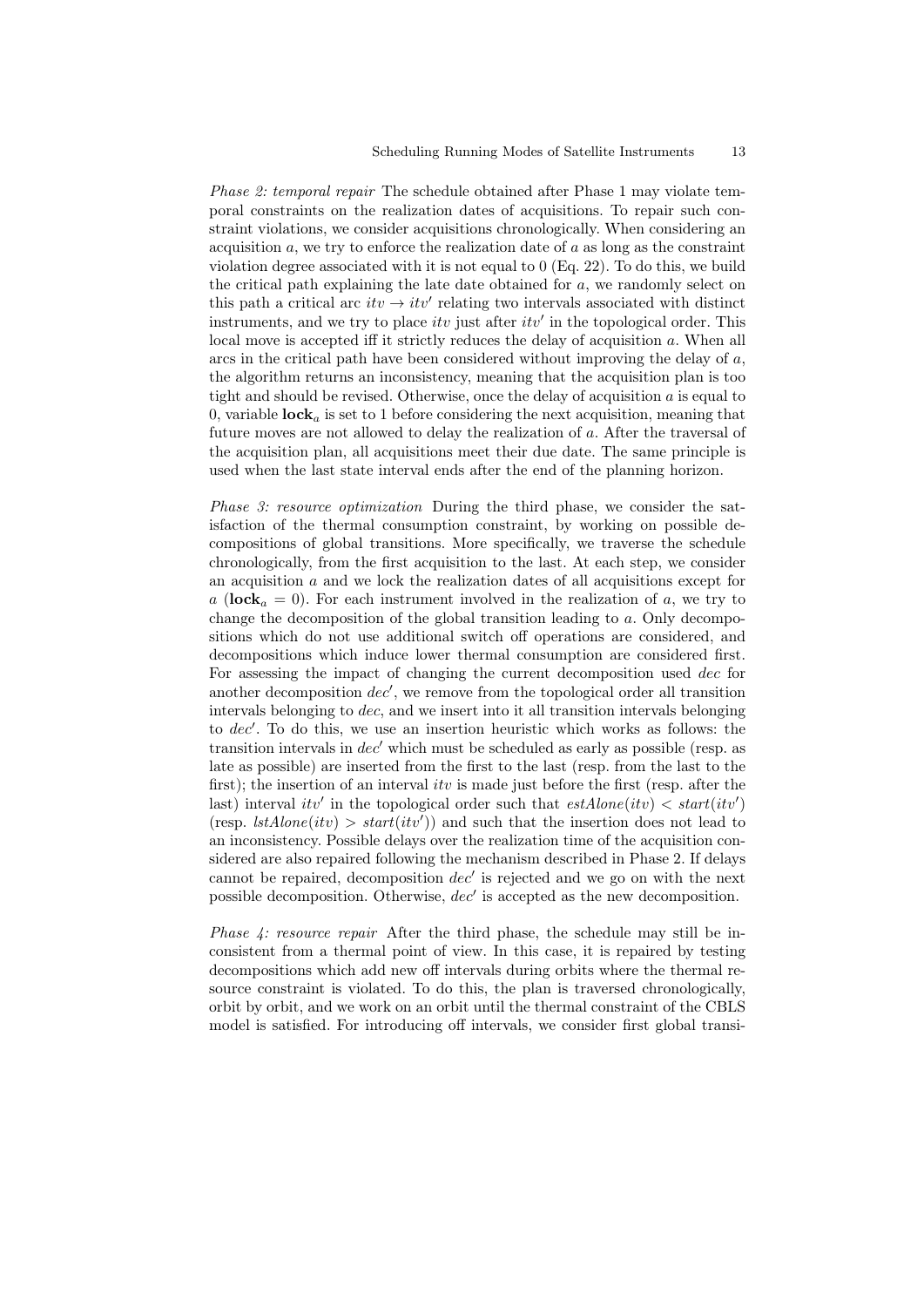tions which have the longest duration, because inserting off intervals during these global transitions is more likely to better reduce the total thermal consumption. For testing each decomposition, the same mechanism as in Phase 3 is used.

Phase 5: solution extraction In the fifth phase, we use a backtrack-free procedure for determining good start and end times for intervals. This procedure traverses the topological ordering and considers at each step the next interval ity in the order. It sets the start time of ity to its latest consistent value when itv appears on the right of the interval to enlarge in a decomposition, and to its earliest consistent value otherwise. After setting the start time of  $itv$ , the procedure propagates the effect of this decision in the temporal network before going on to the next step. The schedule obtained at the end of the traversal of the topological ordering is temporally consistent, essentially because of the decomposability property of Simple Temporal Networks [10]. If the schedule obtained satisfies thermal constraints over each orbit, it is returned as a solution and the algorithm stops. Otherwise, we come back to fourth phase to insert additional off intervals. If no more off interval can be added, an inconsistency is returned.

# 5 Experiments

Three approaches are compared: (1) the local search algorithm described previously, built on top of the InCELL CBLS library [8], (2) a MIP approach based on IBM ILOG CPLEX 12.5; in the MIP model, boolean variables  $before(itv, itv')$  are introduced for every pair of intervals  $itv, itv'$  which must not overlap; (3) a CP approach based on IBM ILOG CpOptimizer 12.5; in the CP model, CpOptimizer constraints such as the *alternative constraint* or the *noOverlap* constraint are used. From the definition of the formal model (Eq. 1-17) and from the definition of data structures for representing the instances, obtaining a first implementation with CpOptimizer took us less than one day, obtaining a first implementation with CPLEX took us approximately one day, and obtaining the local search approach took us approximately one day for implementing the CBLS model and one week for specifying and testing specific local search procedures.

Experiments were performed over realistic instances provided by the French space agency, ranging from small instances involving 6 acquisitions to large instances involving more than 200 acquisitions (see Table 1). To give an idea of the problem sizes, the largest instance (sat8) leads to 61515 variables and 176842 constraints in the CpOptimizer model, 103428 rows and 62434 columns in the CPLEX model, and 831074 variables and 258224 invariants in the InCELL CBLS model. Globally, it can first be observed that the attempt made with CpOptimizer is not efficient. We believe that the behavior observed is due to the fact that the sum constraint involved in the computation of the total thermal consumption does not allow to prune earliest/latest dates of activities that much because of its duration-dependent nature. Another point is that the domain of temporal variables may contain millions of values. As for the MIP approach, it performs very well on small and medium instances, for which it is able to find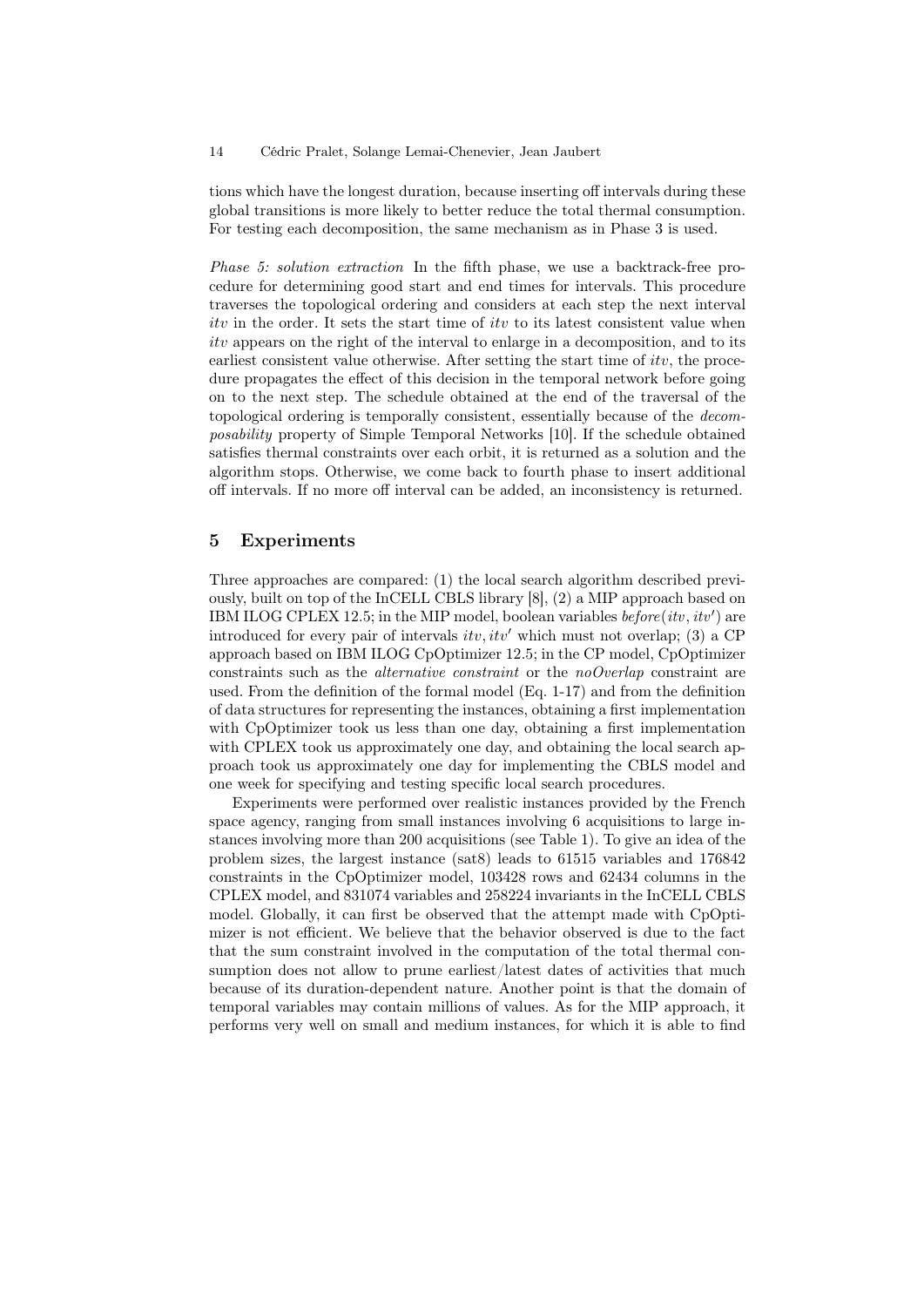|                        |     |                                                     | CpOptimizer |   |      | <b>CPLEX</b>             |                 |            | Specific CBLS |                 |          |
|------------------------|-----|-----------------------------------------------------|-------------|---|------|--------------------------|-----------------|------------|---------------|-----------------|----------|
|                        |     | $\#\text{acqs}$ = the set of $\sinh(\sinh(\theta))$ |             |   |      | $\#$ offs conso time (s) | $\#\text{offs}$ | conso      | time(s)       | $\#\text{offs}$ | conso    |
| $\sqrt{\mathrm{sat1}}$ | 6   |                                                     | 120         | 6 | 1048 | 0.11                     | $6*$            | $1046.0*$  | 0.43          | 6               | 1074     |
| sat2                   | 11  | $\overline{2}$                                      |             |   |      | 14.01                    | $7*$            | 774.38*    | 0.61          | 7               | 785.87   |
| sat3                   | 37  |                                                     |             |   |      | 1.41                     | $8*$            | $2922.30*$ | 0.95          | 8               | 2933.80  |
| sat4                   | 42  |                                                     |             |   |      | 55.35                    | $13*$           | 3395.49*   | 0.95          | 13              | 3416.27  |
| sat5                   | 47  |                                                     | -           |   |      | 3.29                     | 8*              | $2895.54*$ | 1.10          | 8               | 2903.03  |
| sat6                   | 82  | $\mathfrak{D}$                                      |             |   |      | 120                      | 20              | 6413.07    | 1.76          | 19              | 6569.49  |
| $ {\rm sat7} $         | 129 | 3                                                   | -           |   |      |                          |                 |            | 2.25          | 17              | 8768.01  |
| sat <sub>8</sub>       | 233 | 10                                                  |             |   |      |                          |                 |            | 3.86          | 39              | 17270.62 |

Table 1. Results obtained on an Intel i5-520 1.2GHz, 4GBRAM for 8 realistic instances, with a max. CPU time set to 2 minutes;  $#orbits$  gives the number of orbits which contain acquisitions;  $\# \text{offs stands for the number of times instruments are switched off}$ and *conso* for the total thermal consumption; '\*' indicates that the solution is optimal

optimal solutions.<sup>4</sup> However, for the largest instances, the MIP approach does not find any solution in less than two minutes. Last, the CBLS approach scales well and delivers good quality solutions in a few seconds, which is compatible with the application needs. On the largest instance (sat8), the distribution of computation times among local search phases is as follows: CBLS model creation: 2.5s, preprocessing step: 0.69s, Phase 1: 0.4s, Phase 2: 0.02s, Phase 3: 0.20s, Phase 4: 0.03s, Phase 5: 0.02s. Moreover, there is no come back to Phase 4 after Phase 5.

# 6 Conclusion

This paper presents a specific CBLS approach for tackling a scheduling problem from the space domain. This problem raises several questions for CP. Indeed, whereas scheduling is known to be one of the most successful application area of CP, one lesson learned is that it can be difficult for standard CP solvers to deal with scheduling problems where the duration of some tasks is not fixed initially and where the duration of these tasks has an impact on resource consumption. Also, we believe that alternative choices between task decompositions make the propagation of the resource constraint even harder. On the opposite, it is easy to enlarge the right state intervals for the specific local search procedure or for the MIP approach. Due to the good performances of MIP on small and medium instances, it would probably be useful either to run CBLS and MIP in parallel, or to use the MIP model for realizing Large Neighborhood Search (LNS [11]). In another direction, the treatment of this application will also make us add new elements in our CBLS solver, for representing abstract tasks decomposable into basic activities following a set of available decomposition methods.

 $\frac{4}{4}$  Without further details, we relax the requirement of having integer dates, essentially because an integer solution can almost often be directly extracted from the solution found by the MIP.